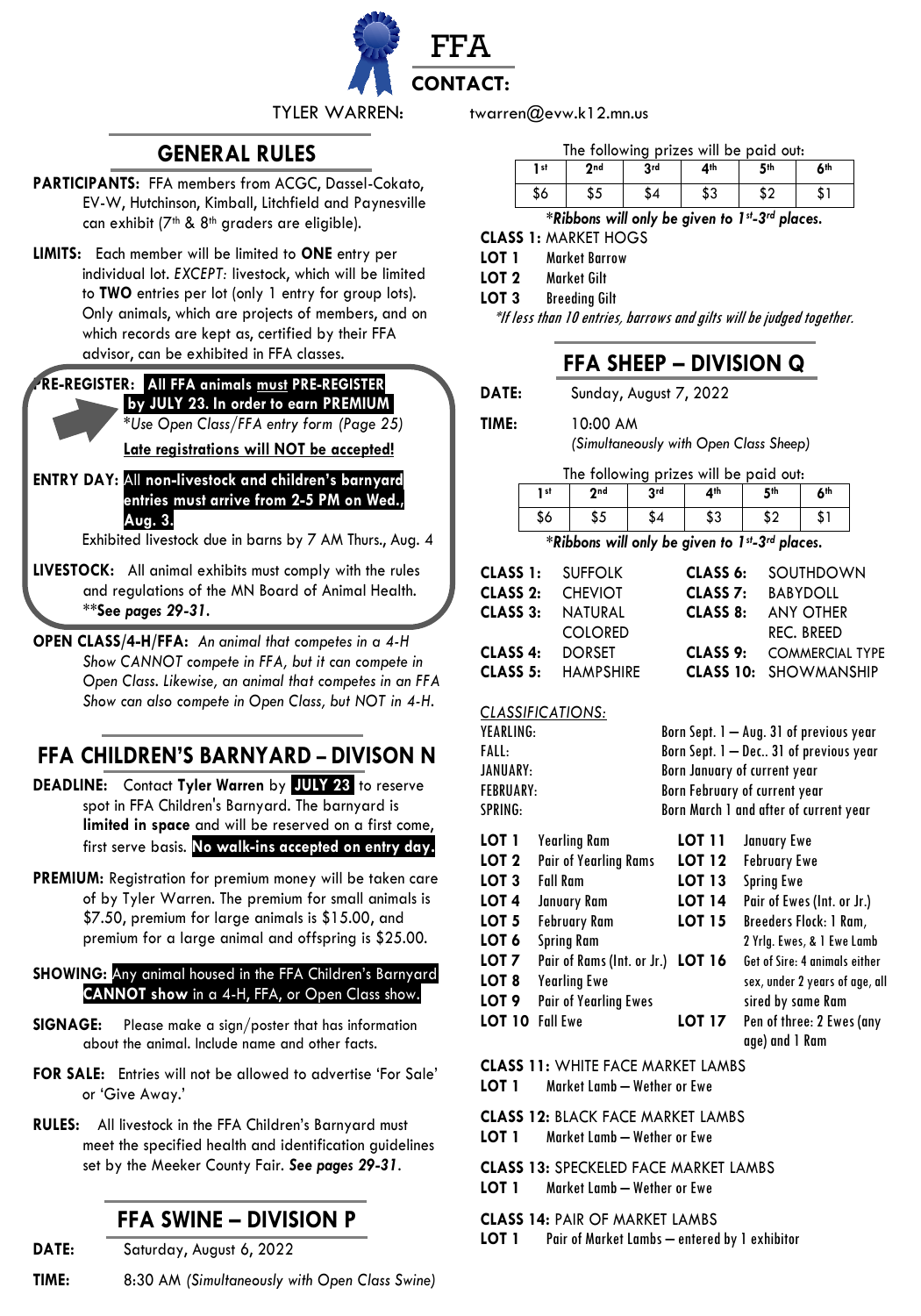# **FFA DAIRY CATTLE – DIVISON R**

**DATE:** Saturday, August 6, 2022

**TIME:** 8:30 AM *(Simultaneously with Open Class Dairy)*

The following prizes will be paid out:

| 1 <sub>st</sub>                                | 2nd | 3 <sub>rd</sub> | ⊿th | 5th | <b>Ath</b> |  |
|------------------------------------------------|-----|-----------------|-----|-----|------------|--|
| \$10                                           | \$8 | \$6             | \$5 | \$4 | \$3        |  |
| *Ribbons will only be given to 1st-3rd places. |     |                 |     |     |            |  |

| <b>HOLSTEIN</b><br><b>GUERNSEY</b><br>CLASS 2:<br>CLASS 3:<br><b>JERSEY</b><br><b>BROWN SWISS</b> | CLASS 5:<br><b>AYRSHIRE</b><br>CLASS 6:<br>MILKING SHORTHORN<br>CLASS <sub>7:</sub><br>RED & WHITE HOL. |
|---------------------------------------------------------------------------------------------------|---------------------------------------------------------------------------------------------------------|
| Junior Heifer Calf                                                                                | March 1 — May 31, 2022                                                                                  |
| Winter Heifer Calf                                                                                | Dec. 1, 2021 - Feb. 28, 2022                                                                            |
| <b>Fall Heifer Calf</b>                                                                           | Sept. 1, 2021 - Nov. 30, 2021                                                                           |
| Summer Yrlg. Heifer                                                                               | June 1, 2021 - Aug. 31, 2021                                                                            |
| Spring Jr. Yrlg. Heifer                                                                           | March 1, 2021 - May 31, 2021                                                                            |
| Winter Sr. Yrlg. Heifer                                                                           | Dec. 1, 2020 - Feb. 29, 2021                                                                            |
| Fall Sr. Yrlg. Heifer                                                                             | Sept. 1, 2020 - Nov. 30, 2020                                                                           |
| . Ir. 2 Yr. Old                                                                                   | March 1, 2020 — Aug. 31, 2020                                                                           |
| Sr. 2 Yr. Old                                                                                     | Sept. 1, 2019 - Feb. 28, 2020                                                                           |
| Ir.3Yr.0Id                                                                                        | March 1, 2019 - Aug. 31, 2019                                                                           |
| Sr. 3 Yr. Old                                                                                     | Sept. 1, 2018 - Feb. 28, 2019                                                                           |
| 4 Year Old                                                                                        | Set. 1, 2017 - Aug. 31, 2018                                                                            |
| <b>Aged Cow</b>                                                                                   | Born before Sept. 1, 2017                                                                               |
| 125,000 lb. Cow                                                                                   |                                                                                                         |
| Dry Cow                                                                                           | Any age                                                                                                 |
|                                                                                                   |                                                                                                         |

**All FFA Champions will be selected at the end of the show.** Junior Champion of each breed & Supreme Junior Champion Senior Champion of each breed & Supreme Senior Champion

| LOT 16        | <b>Best 3 Jr. Females</b> | Bred and owned by exhibitor     |
|---------------|---------------------------|---------------------------------|
| <b>LOT 17</b> | <b>Best 3 Females</b>     | All bred and owned by exhibitor |

## **FFA BEEF – DIVISION S**

**DATE:** Friday, August 5, 2022

**TIME:** 6:00 PM *(Simultaneously with Open Class Beef)*

| The following prizes will be paid out: |     |     |     |     |            |
|----------------------------------------|-----|-----|-----|-----|------------|
| 1 <sub>st</sub>                        | 2nd | 3rd | ⊿th | 5th | <b>Ath</b> |
| \$10                                   | \$8 | \$6 | \$5 | \$4 | \$3        |

*\*Ribbons will only be given to 1st-3rd places.*

| CLASS 1:            | <b>ANGUS</b>          | CLASS 4:                      | <b>CHAROLAIS</b>                              |
|---------------------|-----------------------|-------------------------------|-----------------------------------------------|
| CLASS <sub>2:</sub> | <b>HEREFORD</b>       | CLASS <sub>5:</sub>           | ALL OTHER BREEDS &                            |
| CLASS 3:            | <b>SIMMENTAL</b>      |                               | <b>CROSSBREDS</b>                             |
|                     |                       | CLASS 6:                      | <b>SHOWMANSHIP</b>                            |
| LOT 1               | Junior Heifer Calf    | Born after Jan. 1, 2022       |                                               |
| LOT <sub>2</sub>    | Senior Heifer Calf    |                               | Sept. 1, 2021 - Dec. 31, 2021                 |
| LOT <sub>3</sub>    | Summer Yrlg. Heifer   |                               | May 1, 20121 - Aug. 31, 2021                  |
| LOT <sub>4</sub>    | Junior Yrlg. Heifer   | Jan. 1, 2021 - April 30, 2021 |                                               |
| LOT <sub>5</sub>    | Senior Yrlg. Heifer   |                               | Sept. 1, 2020 - Dec. 31, 2020                 |
| LOT 6               | Cow/Calf Pair         |                               | Calf must be at side, born after Jan. 1, 2022 |
| LOT 7               | Junior Bull Calf      | Born after Jan. 1, 2022       |                                               |
| LOT 8               | Senior Bull Calf      |                               | Sept. 1, 2021 - Dec. 31, 2021                 |
| LOT <sub>9</sub>    | <b>Yearling Bull</b>  |                               | Sept. 1, 2020 - Aug. 31, 2021                 |
| <b>LOT 10</b>       | <b>Senior Bull</b>    |                               | Sept. 1, 2019 - Aug. 31, 2020                 |
| <b>LOT 11</b>       | <b>Pair of Bulls</b>  |                               | Bred & owned by exhibitor, any age-lots 7-10  |
| <b>LOT 12</b>       | <b>Pair of Calves</b> |                               | Bred & owned by exhibitor, lots 1,2,7,8       |
| LOT 13              | Get of Sire           |                               | 3 head, both sexes, owned by exhibitor        |

| LOT 14 | 4 head, 1 bull (lots 7-10), 3 females (lots 1-6)<br>Premier Herd |
|--------|------------------------------------------------------------------|
| LOT 15 | Jan. 1, 2020 - Aug. 31, 2020<br><b>Market Steer</b>              |
| LOT 16 | Jan. 1, 2020 - Aug. 31, 2020<br><b>Dairy Steer</b>               |
| LOT 17 | Prospect Beef Market Steer Born after January 1, 2022            |
| LOT 18 | Prospect Dairy Market Steer Born after January 1, 2022           |
| LOT 19 | Prospect Market Heifer Born after January 1, 2022                |
| LOT 20 | Market Heifer                                                    |
|        | .                                                                |

Grand Champion ribbon for female and male

## **FFA RABBIT – DIVISION T**

| DATE: | Saturday, August 6, 2022                         |
|-------|--------------------------------------------------|
| TIME: | 9:00 AM (Simultaneously with Open Class Rabbits) |

| The following prizes will be paid out: |  |  |  |  |
|----------------------------------------|--|--|--|--|
|----------------------------------------|--|--|--|--|

| 1 st | ንnd       | 2rd<br>J | ⊿th                   | 5th | 6 <sup>th</sup> |
|------|-----------|----------|-----------------------|-----|-----------------|
| λ4   | ሖ へ<br>აა | ሖ<br>∡ب  | $+ \circ$<br>⊿ ت<br>_ | ъD  | الت             |

*\*Ribbons will only be given to 1st-3rd places.*

| CLASS 1:             | NEW ZEALNAD PUREBRED            |
|----------------------|---------------------------------|
| CLASS <sub>2</sub> : | CALIFORNIA PUREBRED             |
| CLASS 3:             | SATIN PUREBRED                  |
| CLASS 4:             | OTHER LARGE 6 CLASS PUREBREDS   |
| CLASS 5:             | DUTCH PUREBRED                  |
| CLASS 6:             | MINI REX PUREBRED               |
| CLASS 7:             | NETHERLAND DWARF PUREBRED       |
| CLASS 8:             | OTHER SMALL 4 CLASS PUREBREDS   |
|                      |                                 |
| LOT 1                | <b>Senior Buck</b>              |
| LOT 2                | <b>Senior Doe</b>               |
| LOT 3                | Intermediate Buck               |
| LOT 4                | Intermediate Doe                |
| LOT 5                | <b>Junior Buck</b>              |
| LOT 6                | <b>Junior Doe</b>               |
| LOT <sub>7</sub>     | Meat Pen (3) - Not over 70 days |

# **FFA POULTRY – DIVISION U**

*\*Poultry show subject to change based on MN Board of Animal Health regulations & guidelines*

- **TIME:** 2:30 PM *(Following the 4-H Poultry Show)*
- **CLASSES:** All breeds, crossbreeds, or hybrids should be entered into appropriate market or production classes.
- **WEIGHT:** To avoid over-finished market chickens, it is recommended they be as near 8-10 weeks of age at show time. *\*Market ducks, geese, and turkeys should be well filled out in the breast and leg.*

**HATCH DATES:** Must be of this year's hatch (except pigeon).

#### **SUGGESTED HATCH DATES:**

**BREEDING POULTRY & WATERFOWL:** Jan. 1, 2022 or after **EGG PRODUCTION CHICKENS:** March 1 or after **MARKET CHICKENS:** March 1 or after (8-10 weeks old) **DOMESTIC TURKEY & WATERFOWL:** March 1 or after **PEGEON:** Have previous year's seamless band or older

The following prizes will be paid out:

| The Tonowing prizes will be paid oon. |     |         |     |     |     |  |
|---------------------------------------|-----|---------|-----|-----|-----|--|
| 1 st                                  | 2nd | 3rd     | 4th | 5th | 6th |  |
| \$4                                   | \$3 | ¢ባ<br>Œ | \$2 | \$1 | . ה |  |

*\*Ribbons will only be given to 1st-3rd places.*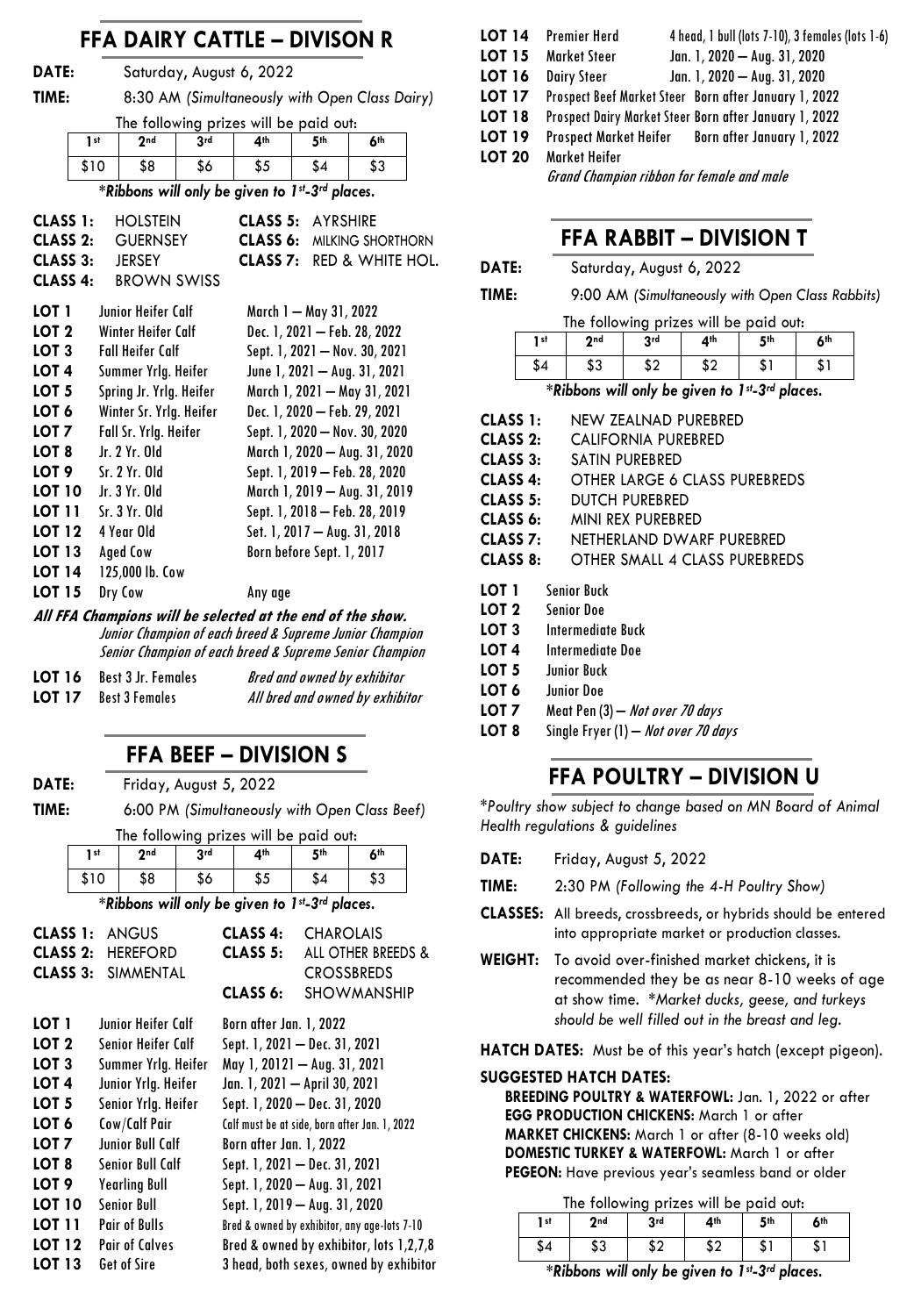|                       | <b>CLASS 1: CHICKENS</b>   |       | <b>CLASS 4: TURKEYS</b>          |
|-----------------------|----------------------------|-------|----------------------------------|
| LOT 1                 | Market Pen                 |       | (Domestic Only)                  |
| LOT <sub>2</sub>      | <b>Breeding Pen</b>        |       | <b>LOT 1</b> Market Pen          |
| LOT <sub>3</sub>      | <b>Bantam Breeding Pen</b> |       | <b>LOT 2</b> Breeding Pen        |
| LOT 4                 | <b>Egg Production Pen</b>  |       |                                  |
|                       |                            |       | <b>CLASS 5: PIGEONS</b>          |
| <b>CLASS 2: DUCKS</b> |                            |       | <b>LOT 1</b> Utility Varieties   |
| LOT 1                 | Market Pen                 |       | <b>LOT 2</b> Fancy Varieties     |
| LOT <sub>2</sub>      | <b>Breeding Pen</b>        |       | <b>LOT 3</b> Flying Varieties    |
| LOT <sub>3</sub>      | <b>Bantam Breeding Pen</b> |       |                                  |
|                       |                            |       | <b>CLASS 6: SHOW &amp; HOBBY</b> |
| <b>CLASS 3: GEESE</b> |                            | LOT 1 | 1-3 birds of hobby type          |
| LOT 1                 | <b>Market Pen</b>          |       |                                  |
| LOT 2                 | <b>Breeding Pen</b>        |       | <b>CLASS 7: SHOWMANSHIP</b>      |

# **FFA GOATS – DIVISIONS U-1 & U-2**

**DATE:** Saturday, August 6, 2022

**TIME:** 9:00 AM *(Simultaneously with Open Class Goats)*

| The following prizes will be paid out: |     |     |     |     |     |  |  |
|----------------------------------------|-----|-----|-----|-----|-----|--|--|
| 1 st                                   | 2nd | 2rd | 4th | 5th | Áth |  |  |
| \$6                                    | \$5 | \$4 | \$3 |     |     |  |  |

*\*Ribbons will only be given to 1st-3rd places.*

#### **DIVISION U-1: DAIRY GOATS**

| CLASS <sub>1</sub> :     | <b>ALPINE</b>                  | CLASS 6:                 | SAANEN                         |
|--------------------------|--------------------------------|--------------------------|--------------------------------|
| CLASS 2:                 | LAMANCHA                       | CLASS 7:                 | SABLE                          |
| CLASS 3:                 | NIGERIAN DWARF <b>CLASS 8:</b> |                          | <b>TOGGENBERG</b>              |
| CLASS 4:                 | <b>NUBIAN</b>                  | CLASS 9:                 | <b>RECORDED GRADE</b>          |
| CLASS 5:                 | <b>OBERHASI</b>                | <b>CLASS 10:</b>         | <b>UNRECORDED</b>              |
|                          |                                | CLASS 11:                | <b>SHOWMANSHIP</b>             |
| LOT 1                    | Junior Doe Kid                 | Born April 1 — July 1    |                                |
| LOT 2                    | Senior Doe Kid                 | Born Jan. 1 - March 31   |                                |
| LOT <sub>3</sub>         | Dry Doe Yearling               |                          |                                |
| LOT 4                    | Milking Doe Yearling           |                          |                                |
| LOT 5                    | Milking Doe 2 Year Old         |                          |                                |
| LOT 6                    | Milking Doe 3 - 4 Years Old    |                          |                                |
| LOT 7                    | Milking Doe 5 Years +          |                          |                                |
| <b>DAIRY GROUP LOTS:</b> |                                |                          |                                |
| LOT 8                    | Mother and Daughter            |                          |                                |
| LOT 9                    | <b>Produce of Dam</b>          |                          | 2 goats from same mother       |
| <b>LOT 10</b>            | Get of Sire                    | 3 goats from same father |                                |
| <b>LOT 11</b>            | <b>Breeders Trio</b>           |                          | 3 goats bred by same breeder   |
| LOT 12                   | Dairy Herd                     |                          | 4 best milkers (classes1 - 10) |

#### **DIVISION U-2: MARKET GOATS**

|                  | <b>CLASS 1: REGISTERED BOER</b>              |                                    |
|------------------|----------------------------------------------|------------------------------------|
|                  | <b>CLASS 2: OTHER REGISTERED MEAT BREEDS</b> |                                    |
|                  | <b>CLASS 3: GRADE BOER TYPE</b>              |                                    |
|                  | <b>CLASS 4: GRADE OTHER MEAT TYPES</b>       |                                    |
| LOT 1            | Junior Doe Kid                               | Born after March 1 of current year |
| LOT 2            | <b>Senior Doe Kid</b>                        | Born Dec. 1, 2021 - Feb. 28, 2022  |
| LOT <sub>3</sub> | Sr Yearling Dry                              | Born Dec. 1, 2020- Feb. 28, 2022   |
| LOT <sub>4</sub> | Jr Yearling Dry                              | Born March 1, 2021 - May 31, 2021  |
| LOT <sub>5</sub> | <b>Fall Yearling Breeding</b>                | June 1, 2021 - Nov. 30, 2021       |
|                  | Doe (never kidded)                           |                                    |
| LOT 6            | <b>Pair of Kids</b>                          |                                    |
| ד החו            | Dair of Voarlings                            |                                    |

**LOT 7** Pair of Yearlings

|       | <b>CLASS 5: MARKET GOATS</b> |                                    |
|-------|------------------------------|------------------------------------|
| LOT 1 | <b>Dairy Weather</b>         | Born Dec. 1, 2021 - April 30, 2022 |
| LOT 2 | Market Weather               | Born Dec. 1, 2021 - April 30, 2022 |
| LOT 3 | <b>Market Doe</b>            | Born Dec. 1, 2021 - April 30, 2022 |
| LOT 4 | <b>Pair of Market Goats</b>  |                                    |

**CLASS 6:** SHOWMANSHIP

## **FFA AG MECHANICS – DIVISION V**

**PROJECTS:** Must have been constructed since the 2021 fair.

**AWARDS:** An award will be offered at the judge's discretion and selected as the outstanding Ag Mechanics project.

## **Class 1 Large Project Premiums:**

| 2nd<br>3rd<br>4th<br>5th<br>6 <sup>th</sup><br>1 st |      |     |     |     |     |  |
|-----------------------------------------------------|------|-----|-----|-----|-----|--|
|                                                     |      |     |     |     |     |  |
| \$12                                                | \$10 | \$9 | \$8 | \$7 | \$6 |  |

**CLASS 1:** LARGE PROJECTS

| LOT 1 | Metal Project<br><b>LOT 2</b> Wood Project               | LOT 6 Trailer | <b>LOT 7</b> Large Finished Project                      |
|-------|----------------------------------------------------------|---------------|----------------------------------------------------------|
| LOT 4 | <b>LOT 3</b> Combined Project<br>Restoration or Overhaul | LOT 9         | <b>LOT 8</b> Light Stand<br><b>Constructed Metal Art</b> |

- (With procedural outline) **LOT 10** Tractor/Restoration overhaul
- **LOT 5** Large Electrical Project

| <b>Class 2 Small Project Premiums:</b> |            |            |     |     |     |  |  |
|----------------------------------------|------------|------------|-----|-----|-----|--|--|
| 1 st                                   | <b>Ond</b> | <b>Rrd</b> | ⊿th | 5th | Áth |  |  |
| \$12                                   | ¢1∩        | \$9        | \$8 |     |     |  |  |

|                  | <b>CLASS 2: SMALL PROJECTS</b> |            |                                        |
|------------------|--------------------------------|------------|----------------------------------------|
| LOT 1            | C-Clamp                        |            | LOT 13 Bird House                      |
| LOT <sub>2</sub> | <b>Wood Tool Carriers</b>      |            | <b>LOT 14</b> Jack Stand               |
| LOT <sub>3</sub> | <b>Electrical Project</b>      |            | <b>LOT 15</b> Metal Project            |
| LOT 4            | <b>Electrical Display</b>      |            | LOT 16 Metal Ramp                      |
| LOT <sub>5</sub> | <b>Finished Project</b>        |            | <b>LOT 17</b> Computer Project         |
| LOT 6            | Saw Horse                      |            | <b>LOT 18</b> Wood Shelf               |
| LOT 7            | <b>Drill Bit Gauge</b>         |            | LOT 19 Wood Chest                      |
| LOT 8            | <b>Construction Materials</b>  | LOT 20 (02 |                                        |
| LOT <sub>9</sub> | <b>Tool Gauge</b>              |            | <b>LOT 21</b> Mechanics Display/Poster |
| <b>LOT 10</b>    | <b>Metal Tool Carrier</b>      |            | <b>LOT 22</b> Construction Art Wood    |
| LOT 11           | <b>Display Boards</b>          |            | <b>LOT 23</b> Construction Art Metal   |
| <b>LOT 12</b>    | <b>Wood Duck House</b>         |            |                                        |
|                  |                                |            |                                        |

## **FFA CROPS – DIVISION W**

#### **RULES:**

- 1. Only one entry per lot, per student.
- 2. **CORN** shall be 2021 crop.
- 3. **SMALL GRAIN**-2022 crop, 1-2qt. samples; no hand-picked samples allowed, but may be machine cleaned.
- 4. **SOYBEANS**-2021 crop, 3" diameter sheaf with root structure; 1-2qt. sample.
- 5. **SUNFLOWERS**-2022 head; 1 or 2qt. sample.
- 6. **HAY** shall be shown as a 12-inch section neatly tied.
- 7. **SILAGE, HIGH MOISTURE CORN, & HAYLAGE** will be shown as 1-gallon sample in a sealed, clear plastic bag.
- 8. Must specify **VARIETY** on all small grain and soybean entries
- 9. **SMALL GRAIN** sheaves shown without roots, except soybeans.
- 10. Where **ORGANIC** is listed, the crop must be from a certified field. Transitional crops should be entered in conventional lots or specialty lots, but not both